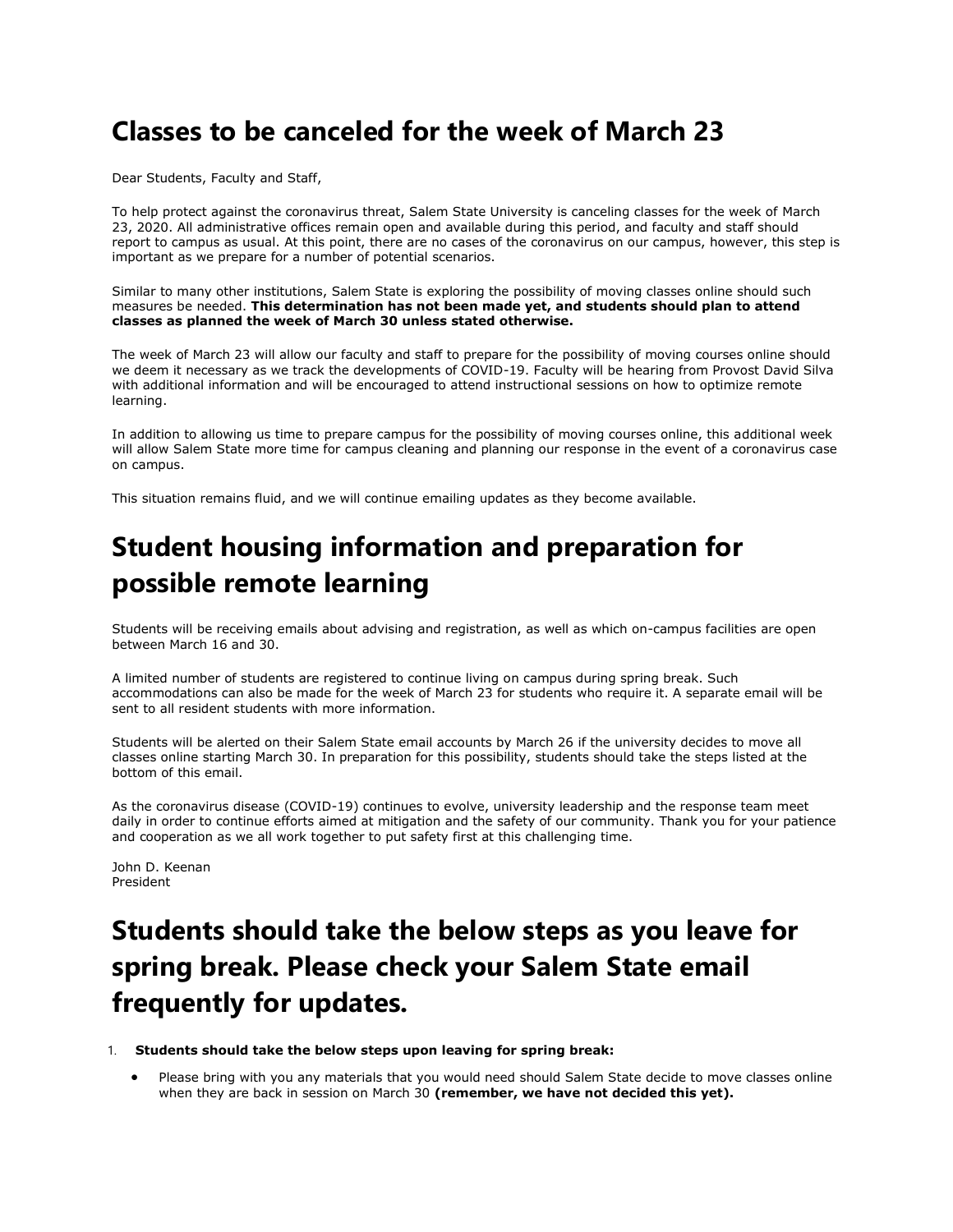- Laptop/tablet
- Charger(s)
- Notebooks
- Textbooks
- Other materials crucial to completing your coursework.
- Items that you could not do without for some time
- Update your emergency contact information in Navigator.
- If you need to register for spring break housing, please visit [www.salemstate.edu/housingportal.](https://nam01.safelinks.protection.outlook.com/?url=http%3A%2F%2Fwww.salemstate.edu%2Fhousingportal&data=02%7C01%7Cjgubbins%40salemstate.edu%7Ca954ddf8b6264caea28008d7c5f46b28%7C70d32b73b45749d1950c4f78aeffc21b%7C0%7C0%7C637195525922767289&sdata=0TS%2B6fYstBDT5RvZX7DBn7pET1DzbLnVTrdDIoxyQjw%3D&reserved=0)
- If you have concerns about housing and food insecurity, please contact Rachel Frank at [rfrank@salemstate.edu.](mailto:rfrank@salemstate.edu)

### 2. **If classes are moved to online:**

- **You will be notified by March 26 that classes are online.**
	- Check your SSU email and the webpage [salemstate.edu/coronavirus-preparedness.](https://www.salemstate.edu/coronavirus-preparedness)
- All students should ensure that they are familiar with Salem State's online learning platform, Canvas.
- Faculty are being prepared to move classes online should there be a need.
- If you require accommodations to complete coursework online, please contact disability services at 978.542.6217.

## 3. **If classes are not moved to move online:**

- Classes resume on campus on March 30.
- Residence halls reopen at noon on March 29.
- Check your SSU email and the website if you are unsure about class status. Visit [salemstate.edu/coronavirus-preparedness](https://www.salemstate.edu/coronavirus-preparedness).

#### 4. **Be vigilant of cyberthreats.**

The coronavirus threat is being exploited for cyber-attacks. Do not click on any links shared from a source you do not trust. If you receive an email with a link that appears to be from a faculty or staff member that either does not sound like that person or appears suspicious, please email that person in a new message window to confirm that they have shared the link.

If you have additional questions or concerns, you can email us at [SSUcovid19info@salemstate.edu](mailto:SSUcovid19info@salemstate.edu) or call student life at 978.542.6401 (8:30 am to 5 pm).